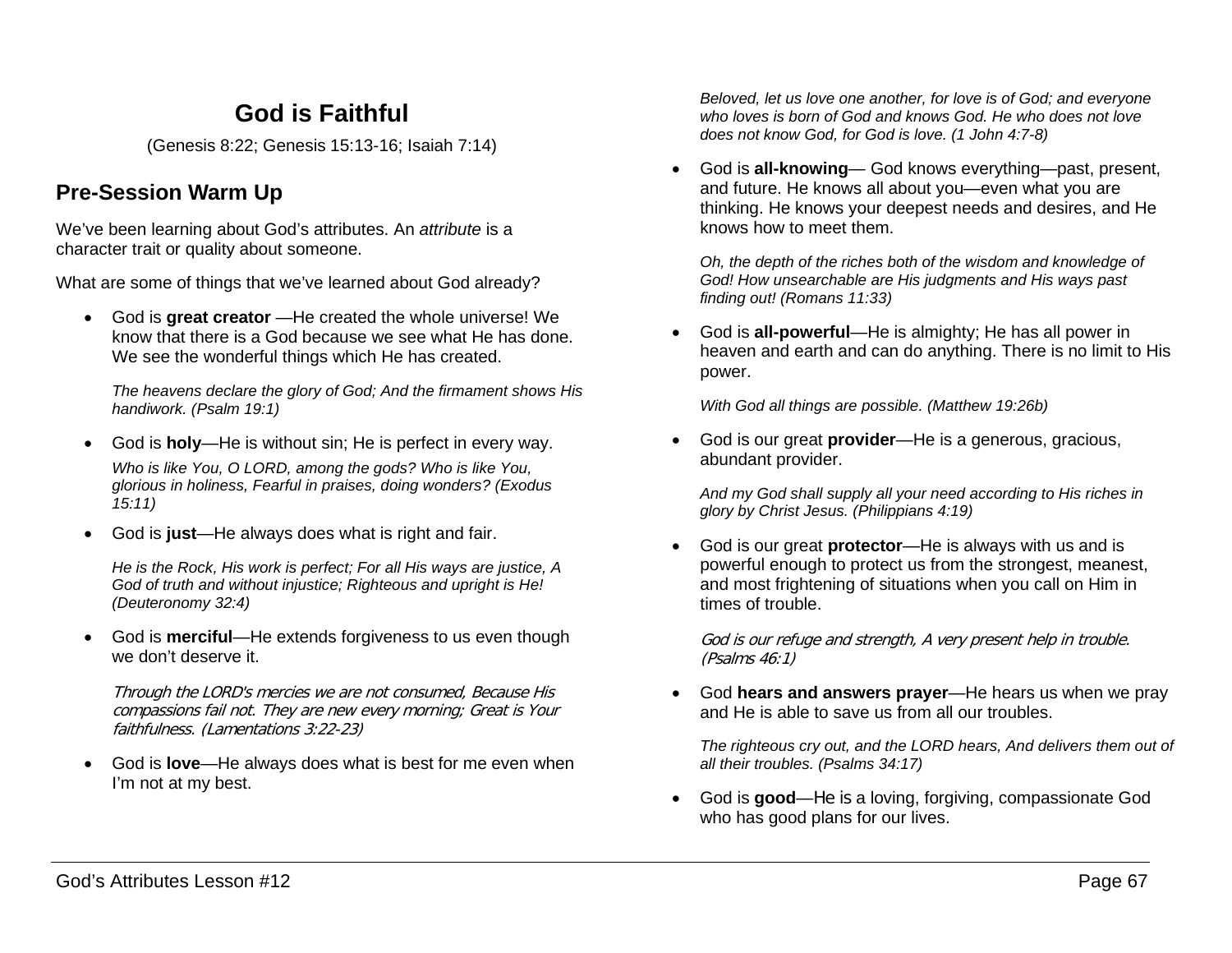*And the LORD passed before him and proclaimed, "The LORD, the LORD God, merciful and gracious, longsuffering, and abounding in goodness and truth" (Exodus 34:6)*

Today we're going to focus our attention on the fact that God is **faithful**.

Many of you may have a faithful dog; my husband is faithful to me. How would you describe a person that is faithful? What does it mean to be faithful? (Someone who is loyal and steadfast, who isn't going to leave you; someone you can count on to always do what he says he will do; someone you can trust completely; someone who always keeps his promises.) Do you know anyone like that?

Some people might forget to keep a promise. No matter how much people *want* to be faithful, eventually you will be disappointed—your dad won't be able to keep a promise or a friend will let you down. How wonderful it is to know that God is faithful in all things and at all time. He will never disappoint you or let you down.

## **Opening Prayer**

Father, what a wonder it is that You are faithful even when we are not faithful! Please open our hearts tonight so that we might behold Your glory even a little bit more! Broaden and deepen our faith in You as we meditate on this attribute of attributes. In Jesus' name, we pray. Amen.

### **Memory Verse**

*Your kingdom is an everlasting kingdom, And Your dominion endures throughout all generations. (Psalms 145:13)*

## **Lesson**

God is worthy of our love. You can have confidence that He will always do what He says He will do. You can trust His Word completely. You can depend on Him.

Because God is perfect, He never changes in any way. He never changes His mind. He never changes His mood and He never stops loving you. God is faithful and He's not ever going to change! It is impossible for God to be unfaithful.

2 Timothy 2:13

*If we are unfaithful, he remains faithful, for he cannot deny who he is.*

God's faithfulness makes all of His other attributes perfect. He is *always* just; His love *never* fails; He *never* lies; He has perfect plans and *always* carries them out in the best possible way. He *never* forgets, *never* makes a mistake, and *never* changes His mind.

#### Numbers 23:19

*God is not a man, so he does not lie. He is not human, so he does not change his mind. Has he ever spoken and failed to act? Has he ever promised and not carried it through?*

### **Examples of His Faithfulness**

Scripture has loads of examples of God's faithfulness.

#### *1. Seasons*

More than four thousand years ago God made this promise,

#### Genesis 8:22

*As long as the earth remains, there will be planting and harvest, cold and heat, summer and winter, day and night.*

Has God been faithful to this promise? Every year the seasons come and go. Every spring the snow melts away and the farmers can plant their crops. Every fall the farmers can harvest their crops so that we all have enough to eat all year long.

And, every day the earth turns around so that there is daytime when we are facing the sun and nighttime when we turn away from the sun.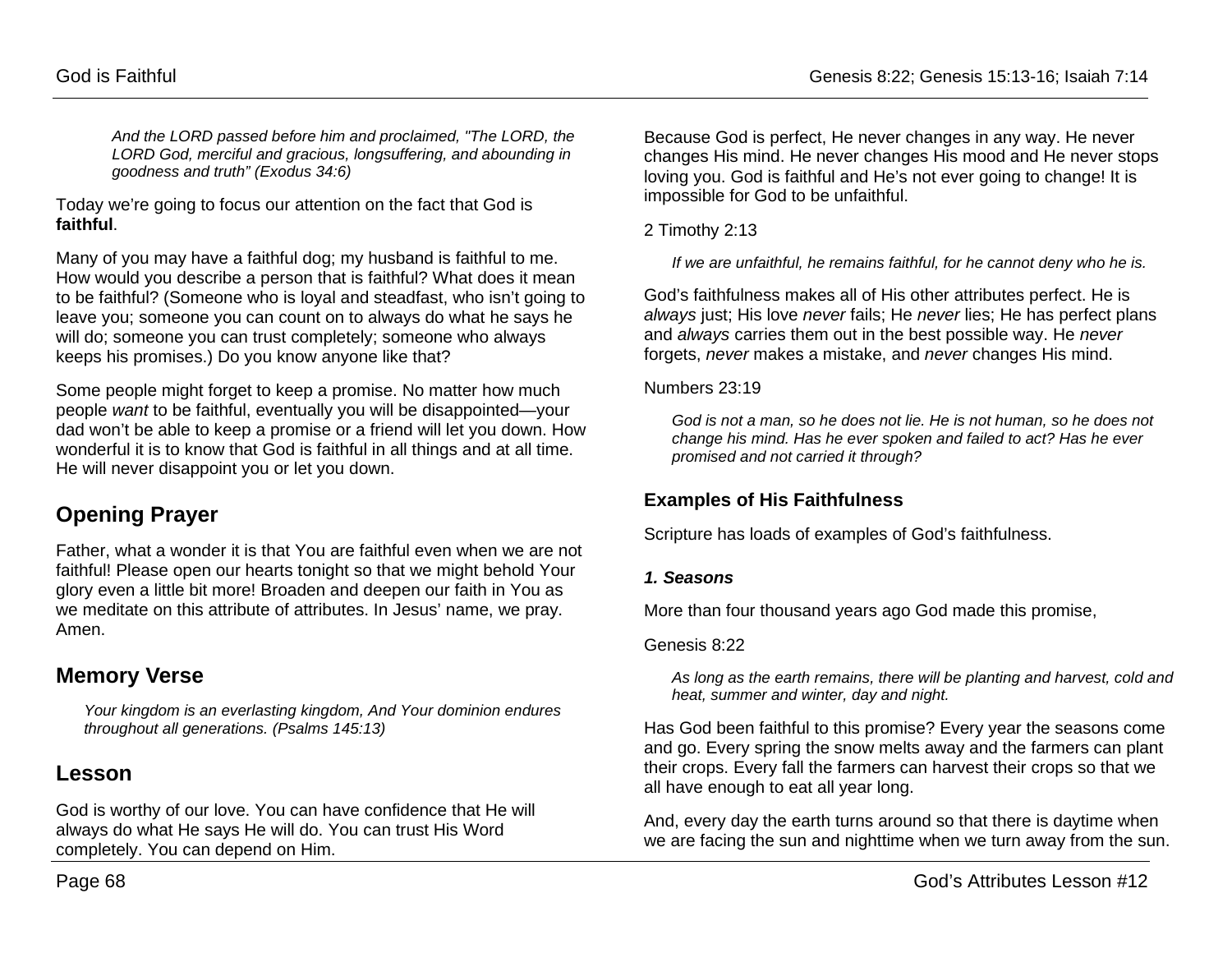#### *2. God's promise to Abraham*

Another example of God's faithfulness is the promise He made to Abraham.

#### Genesis 12:1-3

*The LORD had said to Abram, "Leave your native country, your relatives, and your father's family, and go to the land that I will show you. (2) I will make you into a great nation. I will bless you and make you famous, and you will be a blessing to others. (3) I will bless those who bless you and curse those who treat you with contempt. All the families on earth will be blessed through you."*

God loved Abram and called him to leave his birthplace and his father's family to come out of Babylon. God promised to give Abram the land of Israel for his descendants.

#### Genesis 15:5

*Then the Lord took Abram outside and said to him, "Lookup into the sky and count the stars if you can. That's how many descendants you will have!"*

God promised to make a nation out of Abram and Sarai's off spring. Why did God's promise seem impossible? (He was 75 when he got the promise and when he was 100 he still hadn't had any children!) Did God keep this promise? Yes! He gave them the land of Israel and today it is filled with their descendants!

#### Genesis 15:13-16

*Then the LORD said to Abram, "You can be sure that your descendants will be strangers in a foreign land, where they will be oppressed as slaves for 400 years. (14) But I will punish the nation that enslaves them, and in the end they will come away with great wealth. (15) (As for you, you will die in peace and be buried at a ripe old age.) (16) After four generations your descendants will return here to this land, for the sins of the Amorites do not yet warrant their destruction."*

After a number of years, Abraham's family had grown to about 75 people. Then there was a great famine in the land and they went down to Egypt where there was plenty of food. For 400 years Abraham's descendants groaned under the rule of the Egyptians. Had God forgotten His promise? No!

#### Exodus 12:40-41

*The people of Israel had lived in Egypt for 430 years. (41) In fact, it was on the last day of the 430th year that all the Lord's forces left the land.* 

God was faithful to His people. He sent Moses to rescue them out of Egypt and to lead them back to the land He had promised Abraham.

#### *3. God's promise to Isaiah*

Another example of God's faithfulness is the promise He made to the prophet, Isaiah.

God had promised to send the Messiah, the Savior who would rescue the believers from this world and lead them to heaven. God said that many will come claiming that they are the "Messiah" but they will be fakes; there is only one true Messiah.

Isaiah was asking God how the people would know the true Messiah when he came. And, God gave the prophet Isaiah a way to tell people how to recognize the true the Messiah when He came.

#### Isaiah 7:14

*All right then, the Lord himself will give you the sign. Look! The virgin will conceive a child! She will give birth to a son and will call him Immanuel (which means "God is with us").*

Many centuries passed, but no Messiah came. Had God forgotten His promise?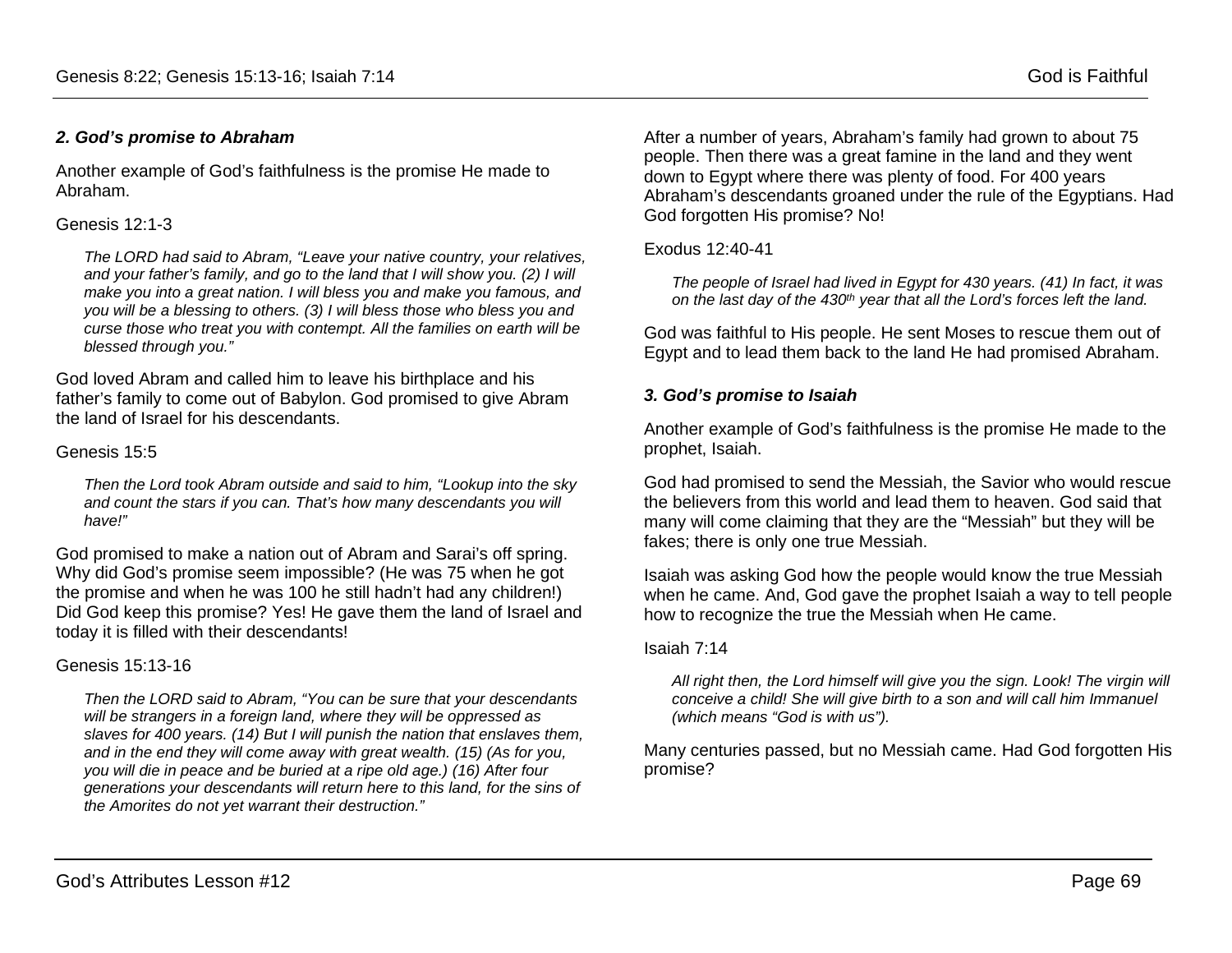Matthew 1:18-25 [Teacher, read...]

*This is how Jesus the Messiah was born. His mother, Mary, was engaged to be married to Joseph. But before the marriage took place, while she was still a virgin, she became pregnant through the power of the Holy Spirit....But he did not have sexual relations with her until her son was born. And Joseph named him Jesus.*

It all came true—Jesus was born of a virgin. There has never been, nor will there ever be, anyone born of a virgin. That's one reason we know Jesus is God.

#### *Promises of God*

We know that God is faithful. He means what He says and He says what He means; His promises always come true.

What are some of the promises of God? He will:

- Never leave you
- Always comfort you
- Strengthen you
- Supply all your needs
- Be your helper
- Direct your paths

God has given us many precious promises, but are we really counting on them? Are we actually expecting Him to do for us all that He has promised?

### **When in Doubt?**

There are times in our lives when it is not easy to believe that God is faithful. Sometimes things happen that might make us feel that God has forgotten all about us.

Can you think of things that can happen to kids your age that can make you doubt God's faithfulness? (Parents get a divorce, parents lose their job, a friend dies, etc.)

When we are tempted to doubt the faithfulness of God, cry out to Him and wait for His answer. In His time He will make His will known to you.

Hebrews 10:23

*Let us hold tightly without wavering to the hope we affirm, for God can be trusted to keep his promise.*

That's a promise!

### **Summary**

There are three indications that you really understand that God is faithful:

- 1. **You do not worry**. If we really have faith in God's goodness, we will not worry or be afraid. If we worry and fret about things this means that we don't really believe that His plans for us are for good and not for evil. It's like saying, "*I don't believe You; I don't trust you*."
- 2. **You do not murmur**. If we really have faith in God we will not grumble or complain about anything; we will trust that the Lord knows what is best. God is greatly honored when, instead of finding things to complain about, we find the good in even the worst of situations!
- 3. **You do not doubt God's love and faithfulness.** If we are really certain of God's love and faithfulness, we will trust Him with our whole life. We may not understand why He's allowing certain things to happen to us, but we will have confidence that His plans and purposes are for our good.